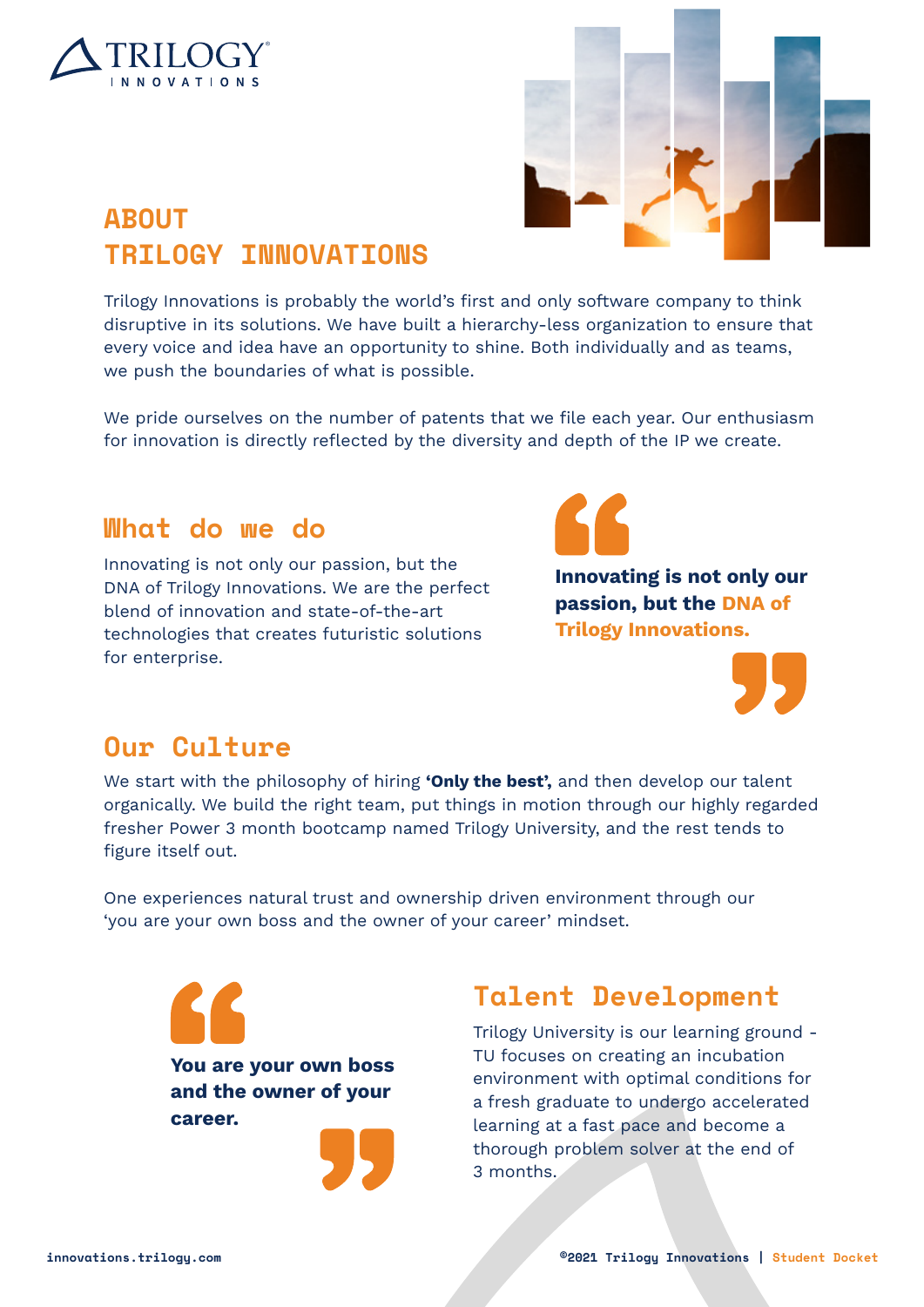

# **SOFTWARE DEVELOPMENT ENGINEER 1**

### **What you will do**

You will Innovate. Every 60 days you will have a different design problem to work on. You will be responsible for creating highly innovative solutions for our large portfolio of enterprise software products. You will advance the frontiers of what is possible with software and ratcheting up its impact on business and the world. You will work on some of the world's most pressing problems and unearth solutions that add tremendous business value by learning and applying exciting new technologies, cloud, ML, Innovation, breakthrough, doing better scalability and more.

**Click [here](https://docs.google.com/document/d/1arLWYLCc7IrGVerNBINzYlJv5Jz9osc0/edit?pli=1) to know more about the position.**

### **What qualifies you**

- $\bullet~$  Extra ordinary problem-solving skills with a penchant for solving complex and interesting problems.
- $\bullet\;$  Ability to work with abstractions and comprehend fuzzy problem statements.
- $\bullet$  Strong foundation in computer science, with thorough competence in Data Structures and Algorithms with ability to apply in solving real world complex business problems
- Excellent coding skills. Strong command over at least one general programming language (Java / C / C++ / Ruby / Clojure / Scala etc)
- Application of programming language constructs in building highly complex and scalable business applications

## **WE ARE ON YOUR CAMPUS, OFFERING**

### **Full time opportunity**

Innovation Catalyst / Software Development Engineer : **INR 36.5L PER ANNUM**

### **Internship**

Junior Trilogy University / Intern : **INR 1.5L\***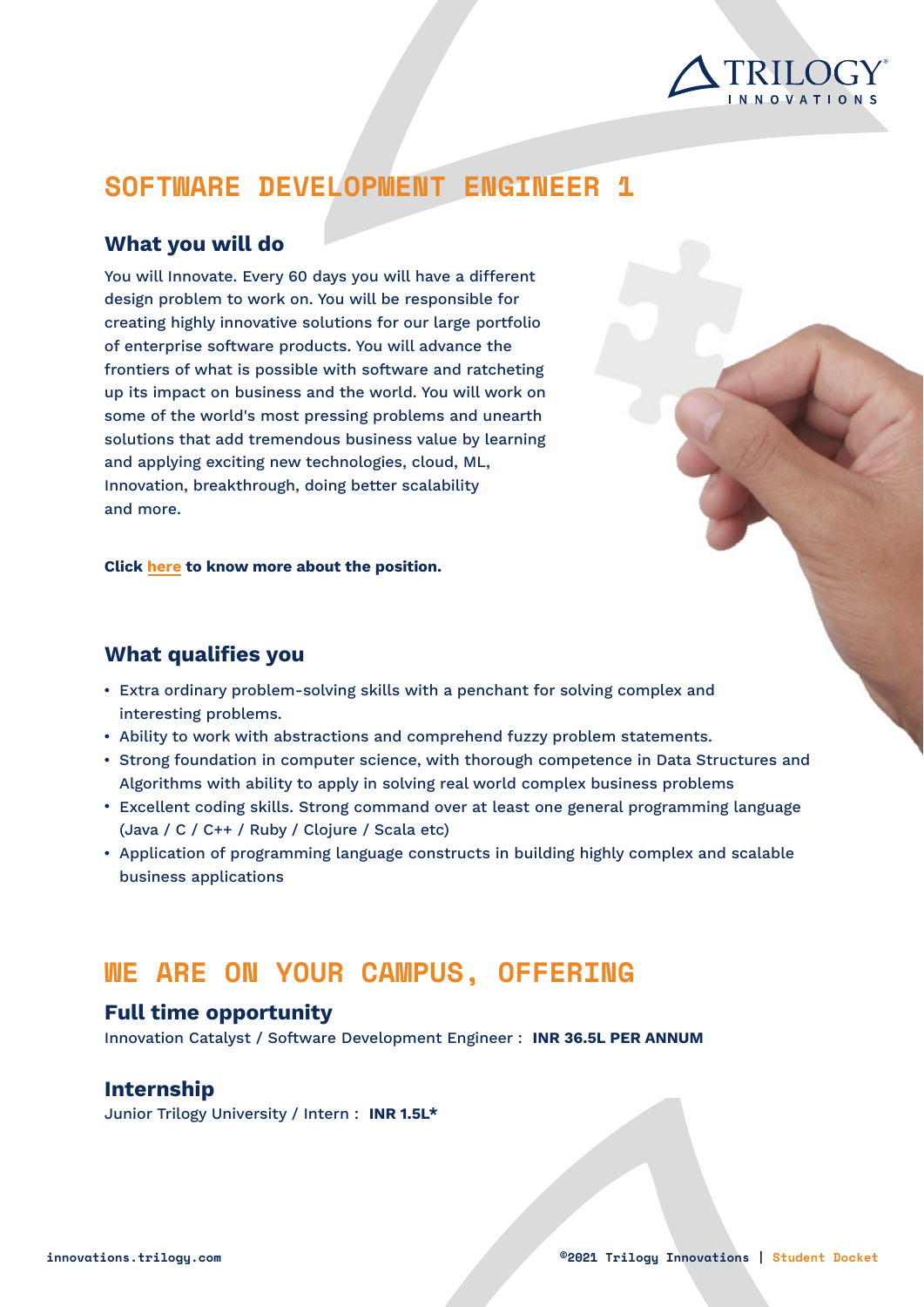

# **A COMPREHENSIVE HIRING PROCESS**

#### **Coding Test**

This test will have programming questions and have to be coded online in the browser. There are no objective questions.

#### **Aptitude Test (CCAT)**

This test would be for 15 minutes over the Crossover Platform. This test consists of 50 questions around Mathematics, Verbal reasoning, Spatial reasoning and Logical reasoning. The candidate has to score 45+ to be eligible for the technical interviews.

#### **Technical Interviews**

3-4 Interviews will be conducted over Skype/Zoom. These interviews will be for 45-60 minutes each. The interviews will test the candidate upon various CS fundamentals. Please read below to understand the pattern of interviews.

- $\rightarrow$  The first interview is to asses the depth of your concepts and the initiatives you have undertaken.
- $\rightarrow$  The Second interview is designed to assess your coding prowess and problem solving skills.
- $\rightarrow$  The third interview checks your ability to concretise a fuzzy problem statement into a solution.

#### **Org-Fit Interview**

After you clear all the technical rounds, you go through the final interview which checks how fit you are for the organization. You will be assessed on your alignment with the culture of Trilogy Innovation.



#### **Proctured Aptitude Test (PCCAT)**

This test has the same format as CCAT but with a manual proctor. It is a test to evaluate the individual's ability in critical thinking, solving problems, using data and acquiring new skills. It is used by Trilogy Innovations to screen applicants and ensure only the best of the best make it through the further stages of the application process.